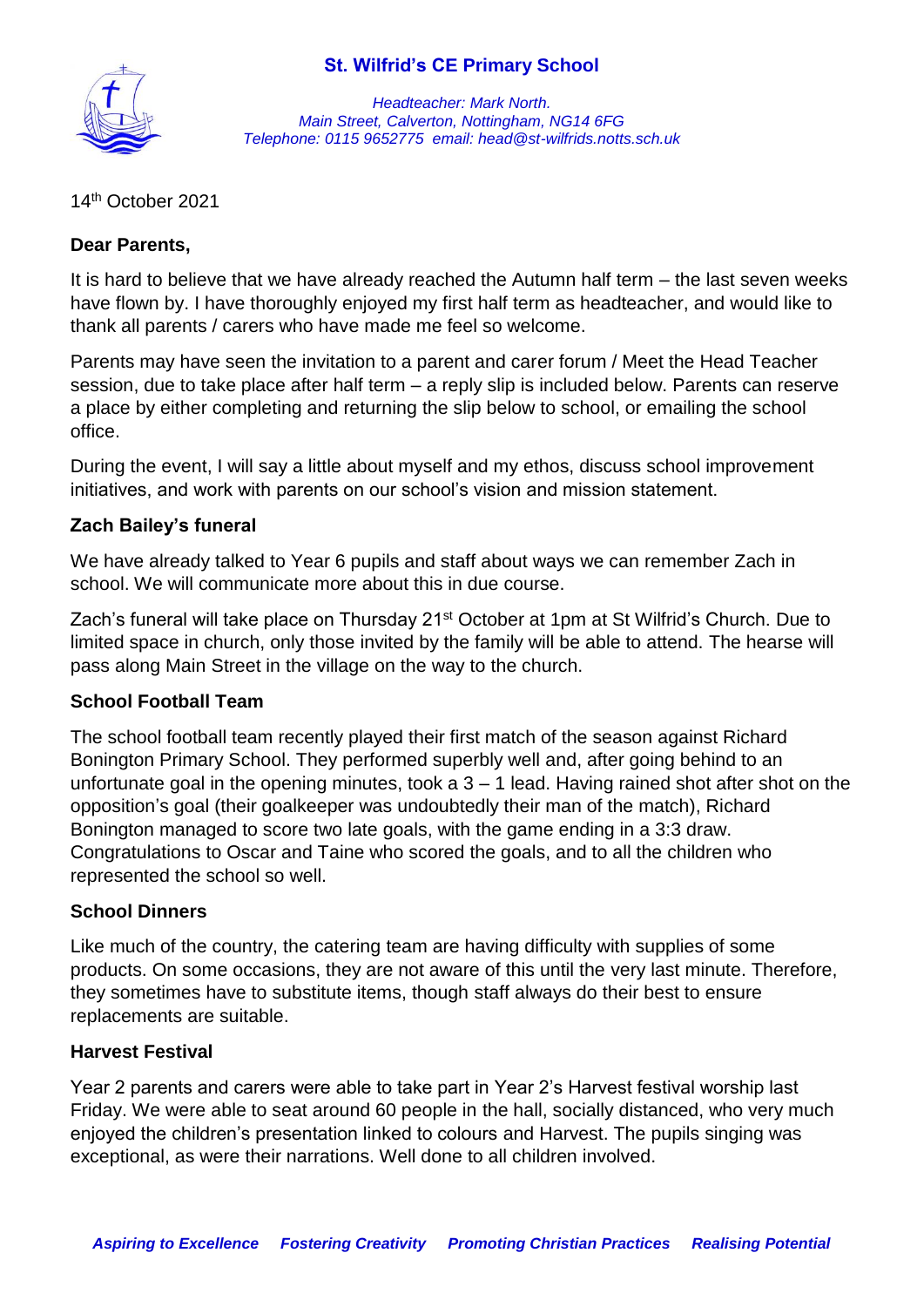# **St. Wilfrid's CE Primary School**



*Headteacher: Mark North. Main Street, Calverton, Nottingham, NG14 6FG Telephone: 0115 9652775 email: head@st-wilfrids.notts.sch.uk*

# **Deputy Head Appointment**

I am pleased to inform parents that we appointed a new Deputy Headteacher this week. Unfortunately, I need to wait for her current school to give permission for me to give her name (as they will need to let her current pupils know). I will do this as soon as I can.

# **Covid**

Today we had two confirmed cases of covid amongst pupils, and therefore reintroduced bubbles to reduce the risk of transmission across school. Before today, we had been fortunate to have not had any confirmed cases of Covid amongst children or staff in school. However, we are aware that a large number of children are contracting covid, and cases are rising.

# **Please be assured that amongst children, the symptoms are usually relatively mild (often a nasty cough / flu like illness), but it is important the risk of transmission to older or vulnerable people is reduced.**

School has an outbreak management plan in place in school to use various controls should we have a significant outbreak. These include the reintroduction of bubbles, changes to lunchtime arrangements, and changes to arrangements for other communal events.

The best way we can reduce the risk of an outbreak (and having to reintroduce bubbles for a longer period), is by parents and carers testing children as soon as they develop symptoms – a new cough, a temperature, or a change in taste or smell – your support with this is very much appreciated. Using lateral flow tests regularly when children are not symptomatic is advised.

Please be aware that lateral flow tests are not intended to be used where people have symptoms – these are intended for regular monitoring where people do not have symptoms. **PCR tests** need to be used where there are symptoms.

Should any children receive a positive test during the half term holiday, please email the office to let us know in case we need to make adjustments in school.

## **Parent School Association (PSA)**

I am very pleased to let parents know that the PSA recently entered a competition run by Persimmon Homes, the prize of which is (unbelievably) an additional £100,000 classroom. If we won, we would use as an Arts Centre (there are additional, significant, runners up prizes). There are several finalists – the winner will be decided by votes from the public – see the information below detailing how to vote. I understand you are allowed to vote once a day from the same ip address. I will let you know the outcome in due course.

The PSA met last night to discuss various initiatives planned for the year. Whilst we will not be able to run the usual Christmas fayre, they are planning to organise a carols and mulled wine outdoor event and raffle. If any parents have any raffle prizes, these would be very welcome. Further details will be provided after half term.

## **Inset Day**

Please remember that tomorrow, Friday 15<sup>th</sup>, is an INSET day. School will reopen on Monday 1<sup>st</sup> November.